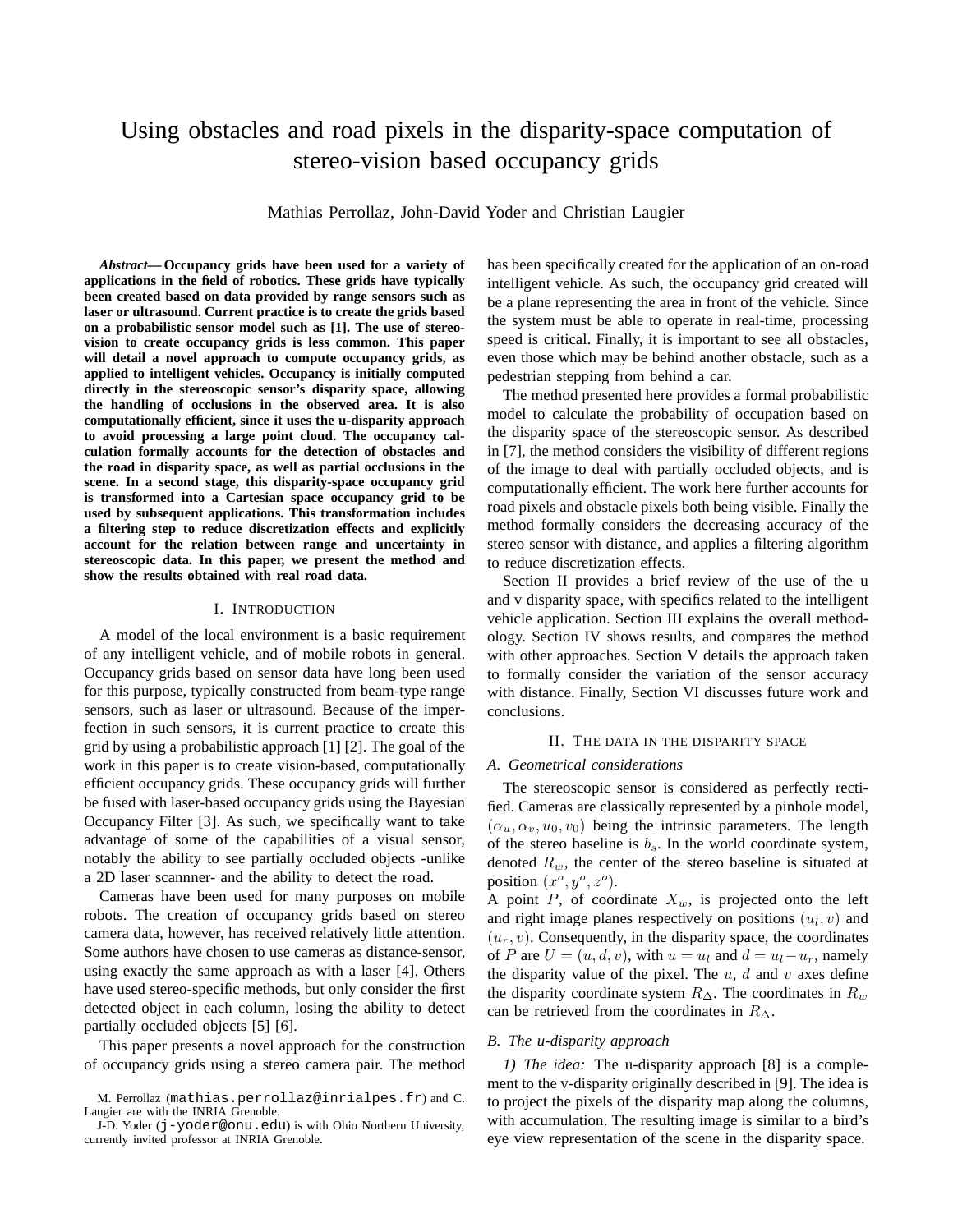*2) The detection plane:* For occupancy grid computation, we have to consider a detection plane  $\mathcal{P}_D$ , that is the support for the grid. As shown on Figure 1,  $\mathcal{P}_D$  is chosen to be parallel to the plane defined by the baseline and the optical axes. A coordinate system  $R_D(O_D, x_d, y_d)$  is associated with the detection plane. For a point P,  $x_d = x_w$  and  $y_d = y_w$ . Arbitrarily, one can decide to set the detection plane to  $z_w =$ 0.



Fig. 1. *Simplified geometrical configuration of the stereoscopic sensor, and reference to the common coordinate system*  $R_D$ .

Considering such a configuration, it is equivalent to process the data in the u-disparity plane or in  $\mathcal{P}_D$ . For the reminder of this paper, we will call  $U_D$  the coordinates of a point in the u-disparity plan and  $X_D$  its coordinates in the detection plane. The transform between  $U_D$  and  $X_D$  is given by the observation function  $G_D : U_D \mapsto X_D$ , with:

$$
\begin{cases}\n x = x^o + \frac{b_s}{2} + \frac{b(u - u_o)}{d} \\
 y = y^o + \frac{\alpha_u b_s}{d}\n\end{cases}
$$
\n(1)

*3) The alignment of rays:* Another advantage of the udisparity approach for occupancy grid computation is that, contrary to the cartesian representation, it lets appear as parrallel the rays of light that go through the camera matrix. Indeed, a set of vertically aligned rays is represented by a column in the u-disparity image. Thus, even if they intercept at the focal point of the camera, these sets of pixels are parallel to each other in the u-disparity plane. This provides major advantages for our approach, notably allowing for quick calculation of the visibility and occlusion of the image at varying distances from the camera.

# *C. Road-obstacle separation*

Critical to the performance of the algorithm described here is the assumption that pixels appearing in the disparity image can be distinguished as being from the road surface or from obstacles. This has been accomplished in several ways, such as estimating the road surface and thresholding the height of the pixels [4]. We choose to use a double correlation framework, which exploits different matching hypotheses for vertical and horizontal objects, as described in [10] and detailed in [11]. It provides immediate classification of the pixels during the matching process. After this classification, we obtain two disparity images  $I_d^{obst}$  and  $I_d^{road}$  and two u-disparity images,  $I_U^{obst}$  and  $I_U^{road}$ , respectively containing pixels from the obstacles and from the road surface.

## III. OCCUPANCY GRID COMPUTATION FROM THE DISPARITY SPACE

# *A. The approach*

The approach presented here is to compute an occupancy grid directly in the u-disparity plane. This grid will later be transformed into a Cartesian grid, explicitly modeling the uncertainty of the stereoscopic sensor. There are two main advantages to this approach. First, this allows direct consideration of visible and occluded portions of the image. Second, this approach allows use of equally-spaced measurement points to create the initial grid. By contrast, moving to a Cartesian space first would give a varying density of measurements.

The basis of the method has been presented in [7]. Here we propose to improve the approach by taking into account the road pixels from the disparity image, in order to refine the estimation of the free space. The occupancy grid computation will be briefly described here for clarity. Please refer to [7] for more details.

# *B. Estimation of the occupancy of a cell*

We seek to calculate  $P(O_U)$ , the probability that a cell  $U_D$  is occupied by an obstacle. This probability will depend on the visibility,  $V_U$ , and on the confidence of observation,  $C_U$ .  $V_U$  and  $C_U$  are binary random variables, and experience provides some boundaries conditions on the probability density function  $P(O_U | V_U, C_U)$ . If a cell is visible:

$$
P(O_U|V_U = 0, C_U = c) = 0.5
$$
 (2)

Similarly, if a cell is fully visible and there is full confidence that an obstacle was observed, then:

$$
P(O_U | V_U = 1, C_U = 1) = 1 - P_{FP}
$$
\n(3)

that is, the only way the cell is not occupied is in the event of a false positive. Also:

$$
P(O_U | V_U = 1, C_U = 0) = P_{FN}
$$
 (4)

that is, a cell can only be occupied, when nothing is observed, if there was a false negative.  $P_{FP}$  and  $P_{FN}$  are respectively the probability that a false positive or a false negative can occur during the matching process. These are now assumed to be constant and known. Future work will deal with the online estimation of these parameters, considering for example the density of the disparity map.

Finally, the laws of probability are used to obtain the full decomposition of  $P(O_U)$ :

$$
P(O_U) = P(V_U = 1) \cdot P(C_U = 1) \cdot (1 - P_{FP})
$$
  
+
$$
P(V_U = 1) \cdot (1 - P(C_U = 1)) \cdot P_{FN}
$$
 (5)  
+
$$
(1 - P(V_U = 1)) \cdot 0.5
$$

*1) Estimation of the visibility of a cell:* For a given cell  $U_D(u, v, d)$  of the grid, let us define the number of possible measurement points as  $N_P(U_D) = v_0(d) - v_h(d)$ ,  $v_0(d)$ and  $v_h(d)$  being respectively the v-coordinates of the pixels situated on the ground ( $z_w = 0$ ) and at the maximum detection height ( $z_w = h$ ) for the value d of the disparity.In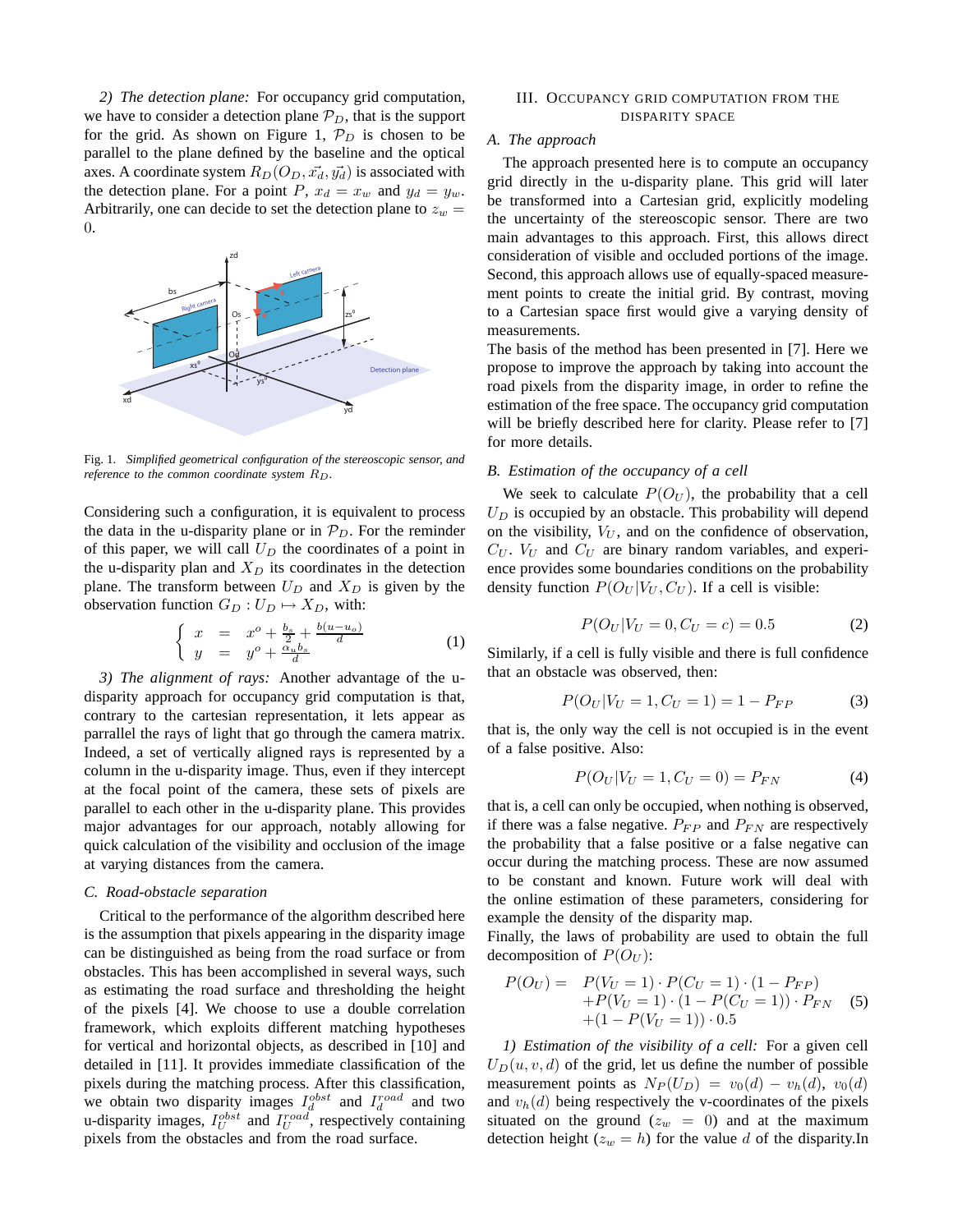order to estimate the probability that the cell  $U_D$  is visible, we classify the pixels of the obstacle disparity image whose coordinates are  $(u, v \in [v_h, v_0])$  (*i.e.* possible pixels). Let d' be the estimated disparity value  $d' = I_d^{obst}(u, v)$ :

- if  $d' > d$ , the point  $(u, d', v)$  is occluded,
- if  $d' = 0$ , there is no observation for the ray  $(u, v)$  (*i.e.*) it is not visible),
- else the pixel is said to be visible, in particular if  $d' = d$ it is an observed pixel for cell  $U_D$ .

The number of visible pixels for any cell  $U_D$  is  $N_V(U_D)$ , the number of observed pixels is  $N_O(U_D)$ . We define the probability of visibility as:

$$
P(V_U = 1) = N_V(U_D)/N_P(U_D)
$$
 (6)

*2) Estimation of the confidence of observation:* We choose to express the confidence on observation as a function of the ratio:

$$
r_O(U_D) = N_O(U_D)/N_V(U_D) \tag{7}
$$

This means that if more of the visible pixels are filled with an observation, we are more confident we have observed an obstacle. An exponential function is used to represent the knowledge that the confidence should grow quickly with respect to the number of observed pixels:

$$
P(C_U = 1) = 1 - e^{-\frac{r_O(U_D)}{r_O}} \tag{8}
$$

where  $\tau_O$  is a constant parameter.

# *C. Using the road pixels*

As stated earlier, part of the matching involves separating the road pixels from the obstacle pixels in the disparity image. The prior sections described finding the probability of occupancy by an obstacle. However, the quality of the occupancy grid can be improved based on the use of the road pixels. Call  $P(T_U)$  the total occupancy probability for cell  $U_D$ , considering both road and obstacle pixels, and  $R_U$  the binary random variable meaning that cell  $U_D$  only belongs to the road surface. We begin with the logical assertion that the cell is totally occupied if it is occupied by an actual obstacle and not by the road surface:

$$
P(T_U) = P(O_U) \cdot P(\neg R_U) = P(O_U) \cdot (1 - P(R_U)) \tag{9}
$$

To compute  $P(R_U)$ , we consider both obstacle and road pixels. This is because road pixels are often found at the base of obstacles, meaning that  $P(R_U)$  must remain low when  $P(O_U)$  is high.

Contrary to obstacle pixels, road pixels do no acculumate much over the u-disparity plane (they are not vertically aligned). Therefore, instead of using the accumulation value  $I_U^{road}(U_D)$  we prefer measuring the number of road pixels in the neighbourhood of  $U_D$ . Let us call  $r_R(U_D)$  the ratio of non-zero road pixels in the  $3 * 3$  neighbourhood of  $U_D$ . This value can be efficiently computed using a basic image filtering operation, with an all-one  $3 \times 3$  convolution kernel. We propose to compute  $P(R_U)$  as:

$$
P(R_U) = e^{-\frac{1 - r_R(U_D)}{\tau_R}} \cdot e^{-\frac{r_O(U_D)}{\tau_O}}
$$
(10)



Fig. 2. *Probability density function*  $P(R_U)$ *.* 

 $\tau_R$  being a constant parameter. Figure 2 shows the resulting probability density function for  $P(R_U)$ , with  $\tau_R = 0.1$ .

# *D. Resulting occupancy grid*

Figure 3 shows the basic application of this algorithm. a) shows the image from the left camera. b) and c) show the separated u-disparity images  $I_U^{obst}$  and  $I_U^{road}$ , and d) shows the u-disparity occupancy grid. In b), what you see are the fronts of obstacles, resulting in (mostly) straight white lines. Note that in the u-disparity images, you get closer to the camera as you get lower in the image, so the lower obstacle in the center of the image is the back of the car, the lower image to the left is the post in the road, etc. The road u-disparity image (c), meanwhile, shows much more detail where there is dense information on the road, such as on the crosswalk. You can see that in the occupancy grid d) white pixels represent high probability of occupancy, and black very low probability. This occupancy grid maintains strong information from the obstacles (they remain white lines), while a cell is empty (black) in areas



Fig. 3. *Computation of the occupancy grid in the u-disparity plane. a) left image from the stereo paire; b) obstacle u-disparity image; c) road u-disparity image; d) occupancy gird in the u-disparity plane.*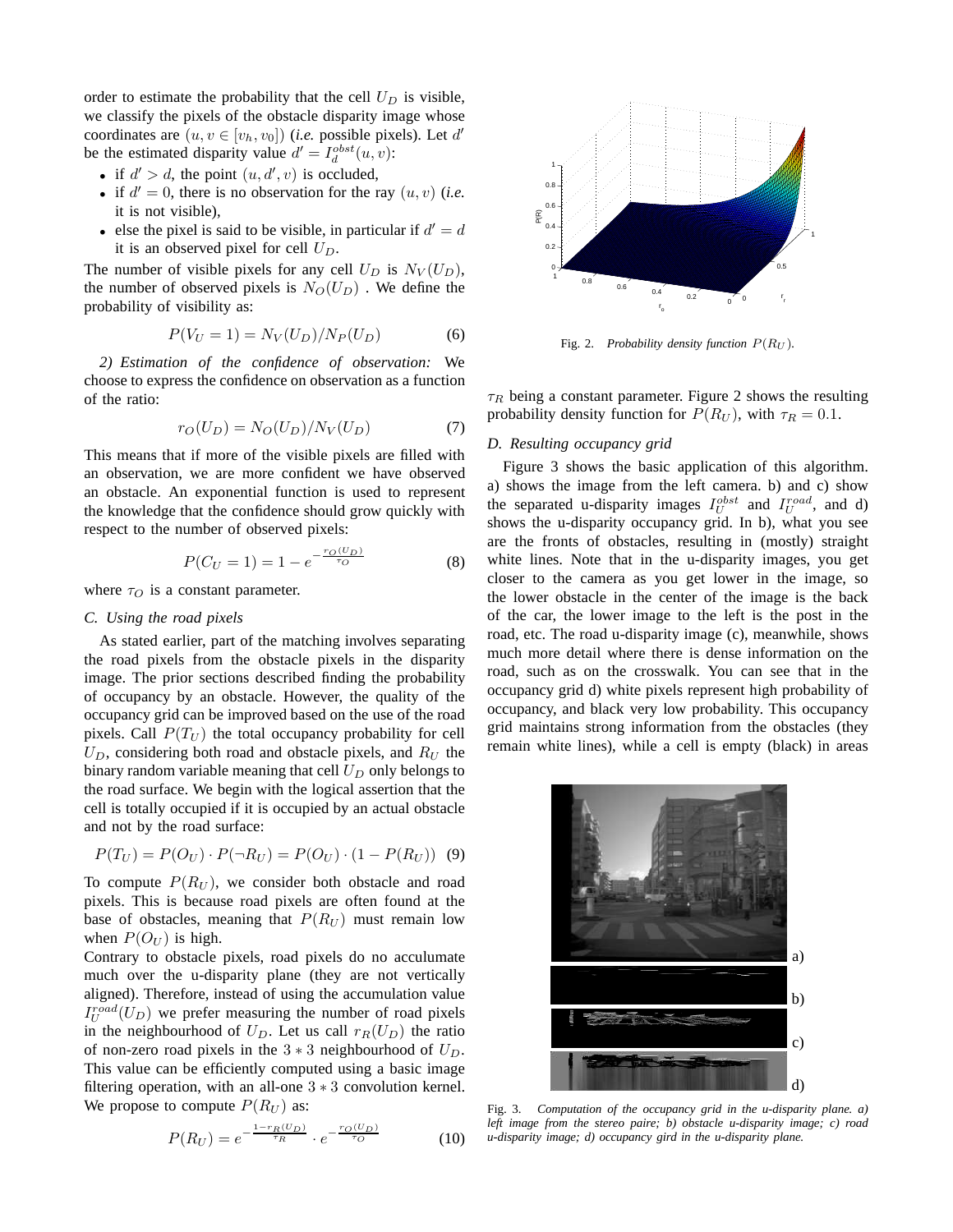

Fig. 4. *Typical results obtained with a dataset from the French project LOVe. For each result: the left image of the stereo pair, the occupancy grid in the u-disparity plane and the occupancy grid in Cartesian space.*

where the road was detected. Most areas behind obstacles are completely unknown, meaning they are assigned a value of  $P(T_U) = 0.5$ .

#### *E. Computation of the occupancy grid in Cartesian space*

The Cartesian occupancy grid requires the calculation of which pixels from the occupancy grid in u-disparity have an influence on a given cell of the Cartesian grid. Let us define the surface  $S_U(U_D)$  of a pixel  $U_D = (u, d)$  as the region of the u-disparity image delimited by the intervals  $[u-0.5, u+0.5]$  and  $[d-0.5, d+0.5]$ . The area of influence of this pixel in the detection plane is:  $S_X(U_D) = G(S_U(U_D)).$ To compute the occupancy grid, the occupancy probability of a pixel  $U_D$  is simply attributed to the area  $S_X(U_D)$  of the detection plane.

This could have been done through inverse mappping of the pixels, but for short distances several pixels have an influence on the same cell of the Cartesian grid. Therefore, it is necessary to estimate the occupancy according to this set of data. We choose to use a max estimator, which ensures a conservative estimation of the probability of occupancy:

$$
P(T_X) = max(P(T_U)/X \in S_X(U_D))
$$
 (11)

## IV. EXPERIMENTAL RESULTS

## *A. Experimental setup*

The algorithm has been evaluated on image sequences from the French LOVe project [12]. The images are taken with a pair of SMAl CMOS cameras, and reduced to quarter VGA resolution before the matching process. The length of the stereo baseline is 43 cm. The observed region is  $-7.5m < x_d < 7.5m$  and  $0m < y_d < 35m$ , maximum height is  $h = 2.0m$ , and the cell size is  $0.25m * 0.25m$ . The occupancy grid computation parameters are set to:  $P_{FP}$  = 0.01,  $P_{FN} = 0.05$ ,  $\tau_O = 0.15$  and  $\tau_R = 0.2$ .

## *B. Results*

Figure 4 shows an overview of the results for 4 different images. For each of the cases (a-d), the left camera's image is shown in the top left, the u-disparity occupancy grid in the bottom left, and the Cartesian occupancy grid on the right. For the occupancy grids, lighter colors indicate an increased likelihood of occupation, while the background color represents a probability of occupation of 0.5 (which means that there is no knowledge about the likelihood of occupation of that cell). Recall that in the u-disparity occupancy grid, a vertical line represents the likelihood of occupation throughout a vertical plane of aligned rays of light that reach the focal point.

In case a), the closest obstacle is the truck to the right.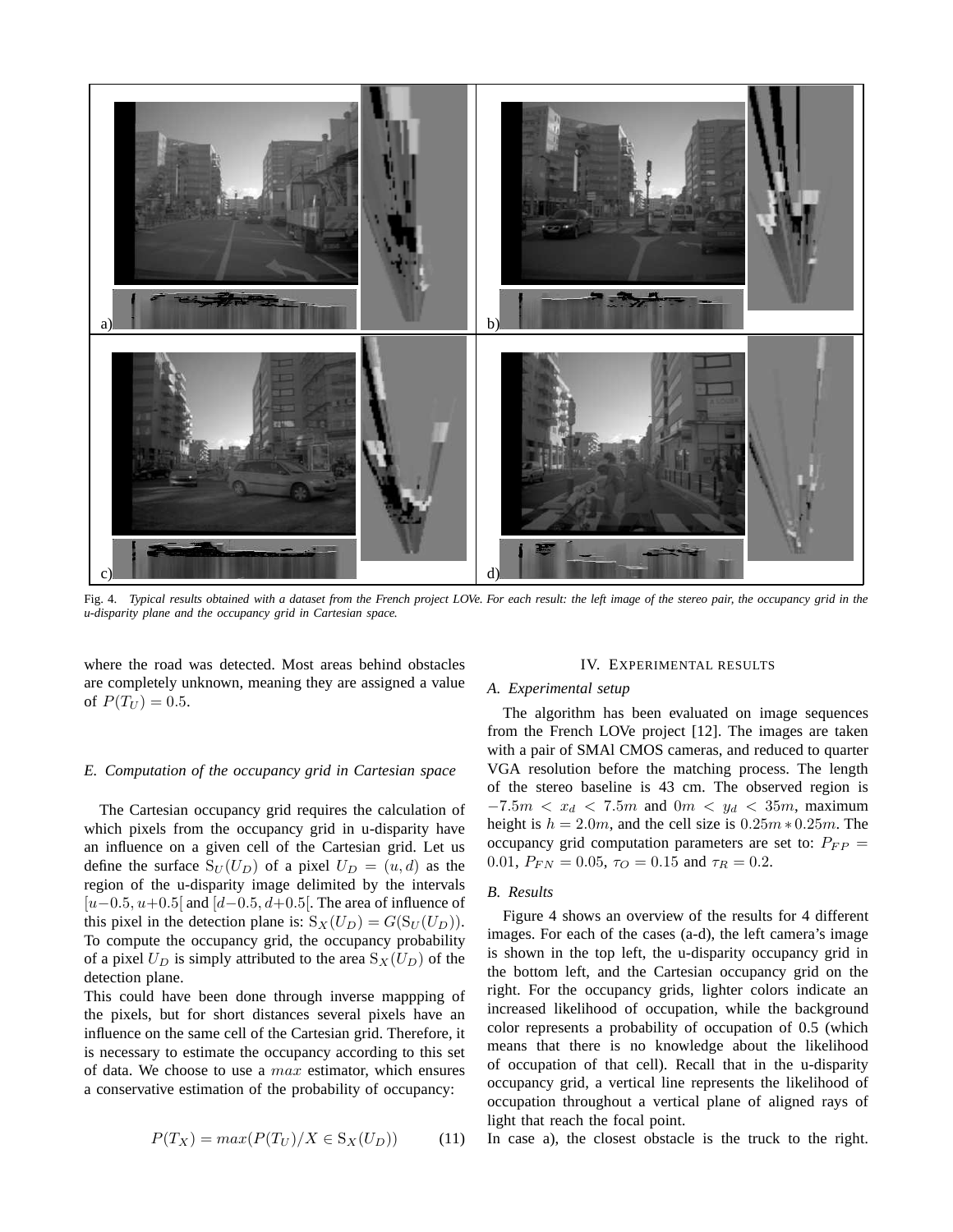Note that patches of the road are found in various parts of the image, leading to a low probability of occupation in those regions. Other obstacles, such as the car in front of the ego-vehicle, are detected further away, and still are indicated by a very high occupancy likelihood. In case b), we see a more cluttered scene, and in the Cartesian grid, the various obstacles are visible. Left to right in the grid, note the oncoming car, the pedestrian further away, the stoplight pole in the center, the truck as a large obstacle further away, and the car on the far right. Also note that some road pixels were found far away, while others were found based on the road markings in front of the truck and stoplight pole in the center. Case c) shows one of the advantages of this method, as we can identify both the car turning in front (the bottom right of the Cartesian grid), and the sign behind it. This effect is easily seen in the u-disparity grid, where one can clearly see two obstacles. The algorithm also correctly notes that there is some likelihood that the area between the car and the sign is unoccupied. Note further that a large number of road pixels in the left part of the image increase our confidence that that region is unoccupied. Case d) shows a scene cluttered with pedestrian traffic. In the u-disparity grid, it is obvious that objects are detected at a wide variety of distances. In the Cartesian grid, note the pedestrians, as well as a few of the vertical posts on the right. Because the obstacles are close to the vehicle, most of the occupancy grid in this case remains unknown, and very few road pixels are found. Also, it is clear in these cases that there are strong discretization effects due to the pixel-level sampling and to the estimation of the disparity on integer values. Section V will discuss a method to reduce this effect.

Figure 5 compares this approach to three other methods of using a stereoscopic sensor to create an occupancy grid, using case c from figure 4. Method a) detects the maximum disparity of each column (as in [6]). Occupancy probability is  $P_{FN}$  for higher disparity values, and 0.5 behind the detected object. This approach is very sensitive to noise in the disparity map and can not percieve partially occluded parts of the scene. Method b) relies only on filling the grid based on knowledge of the road and obstacles pixels, as described in [11]. As such, much of the image has no information (leading to large areas of 0.5 occupancy probability), and the image that is gained tends to have high certainty. Finally, the method described in [7] is shown in c) and in d) the method detailed in this paper. These methods formally take into account the probability of false measurements, making it less susceptible to noise, and find the obstacle behind the car whereas method a) found only the part of the obstacle in front of the car. The probabilistic model has also provided a more realistic variation in the occupancy probability values. The inclusion of the road pixels in d) clearly gives a higher likelihood that some areas of the grid are not occupied, keeping the advantages of c) while also performing better in the foreground (like methods a) and b). Note that when no road pixels are availlable, the results are identical to c).



Fig. 5. *Comparison of four approaches to compute the occupancy grid. a) detection of the maximum disparity of each colum, b) exploitation of obstacle and road u-disparity images as measurement point, c) computation in the u-disparity plane, d) computation in the u-disparity plane, with road pixels.*

#### V. FILTERING THE OCCUPANCY GRID

## *A. The approach*

In order to obtain a smoother and more realistic representation, we propose to apply a filter to the Cartesian occupancy grid. An image-like filter, based on the convolution with a Gaussian kernel, is used. A constant convolution kernel for the complete grid cannot be used, since the uncertainty of measurement is related to the range. Indeed, consdering a constant kernel would require a strong tradeoff when choosing the standard deviation of the filter. A small value would be efficient for close cells, but inaccurate for distant cell, while a large value would suppress many details in the near environnement. We propose to compute a Gaussian filtering kernel  $H_X$  for each value of X in the grid.

## *B. Computation of the convolution kernel*

To compute  $H_X$  we propose to consider a constant Gaussian filter in the u-disparity plane, and to compute its image through the reconstruction function for each value of  $X$ . Thus, in the u-disparity plane, we consider a Gaussian filter  $H_U$ , whose variance-convariance matrix is given by:

$$
K_U = \begin{bmatrix} \sigma_u^2 & 0.0\\ 0.0 & \sigma_d^2 \end{bmatrix}
$$
 (12)

In this model, we consider a standard deviation  $\sigma_d^2$  along the  $d$  axis, which is related to the disparity discretization (e.g.  $\sigma_d = 0.5$ ), and a standard deviation  $\sigma_u^2$  along the u axis, which is related to the width of the correlation window to model effects like foreground fattening. This is consistant